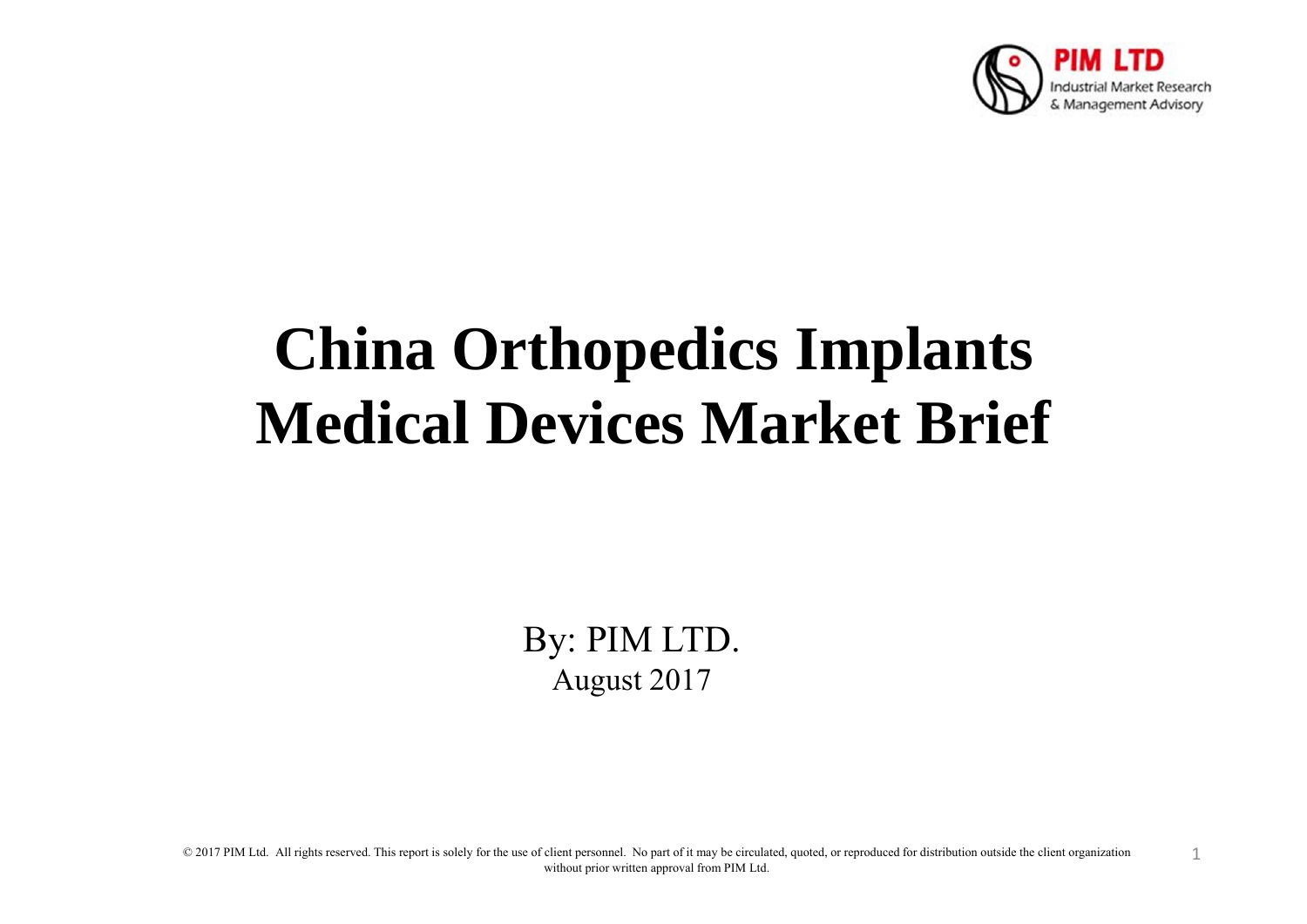# **Definition and Classification1,2**

Orthopedics implants medical devices are the clinical orthopedic medical materials used for human skeleton replacing, supporting and repairing. Commonly, there are three main types: joint, spinal and trauma products.

#### **Joints Products**

- •Shoulder system
- •Elbow system
- • Hip system
	- Tissue-sparing
	- Resurfacing
	- Femoral stem
	- Revision system
- •Upper extremities
- •Limb salvage
- • Knee system
	- Primary total knee
	- System
	- Patient specific
	- Revision knee

Source: 1. China Association for Medical Devices Industry 2. PIM Research and analysis

#### **Spinal Products**

- • Spinal fixator
	- ‒Pedicle screw
	- ‒Coupling device
- • Anterior cervical/ Thoracic/ Lumbar vertebra fixation system
	- ‒Bone plate splint
	- Screw
- • Posterior cervical fixation system
	- Steering pin
	- ‒ Cervical spine
		- Locking plate
	- —— Coupling device

#### **Trauma Products**

- $\bullet$  Bone plate splint
	- ‒T-Shaped bone plate
	- ‒ Golf club-like shape bone plate
	- ‒ L-Shaped bone plate
- •Bone remodeling plate
- •Hollow rivet
- •Screw
- •Bone nail
- •Dynamic hip screw



© 2017 PIM Ltd. All rights reserved. This report is solely for the use of client personnel. No part of it may be circulated, quoted, or reproduced for distribution outside the client organization without prior written approval from PIM Ltd.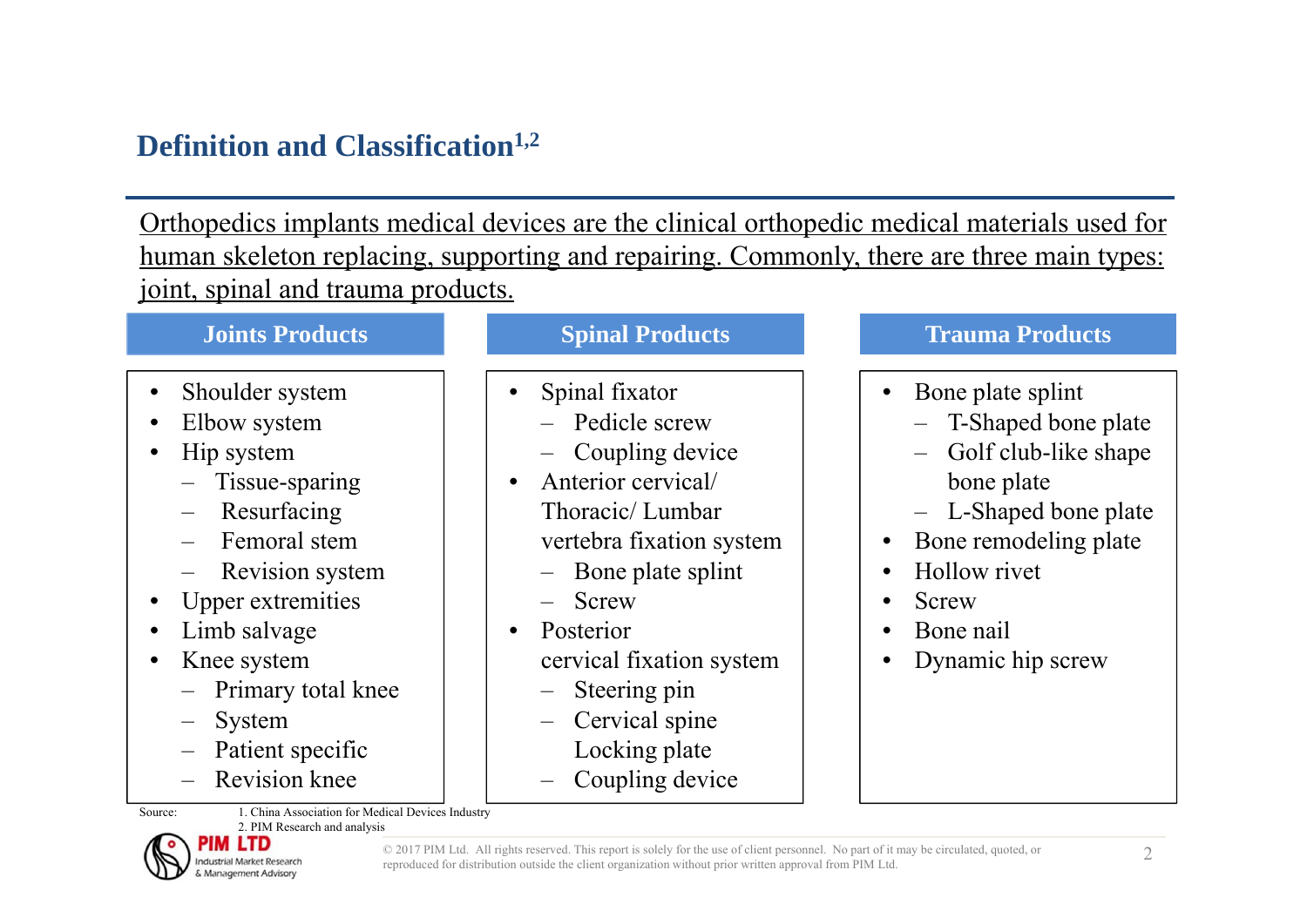#### **Demand Growth1,2,3**

Number of orthopedic patients in China is on the rise

• Number of osteoporosis patients in China is estimated to increase to 0.2866 billion in 2020.

• By 2016, China had over 0.2 billion patients with cervical syndromes and had spent around  $Y0.5$  billion on it.

• Number of osteoporotic hip fracture patients in China is projected to be 1.6382 millions in 2020.

• The index on Chinese knee-joint health is only 64.7 points and nearly 30% are less than 60 points out of 100 in 2017

Source: 1. 2017 BY-HEALTH National Health Report 2. PIM Research and analysis 3. Chinese Journal of Joint Surgery 2014, (3)



© 2017 PIM Ltd. All rights reserved. This report is solely for the use of client personnel. No part of it may be circulated, quoted, or reproduced for distribution outside the client organization without prior written approval from PIM Ltd.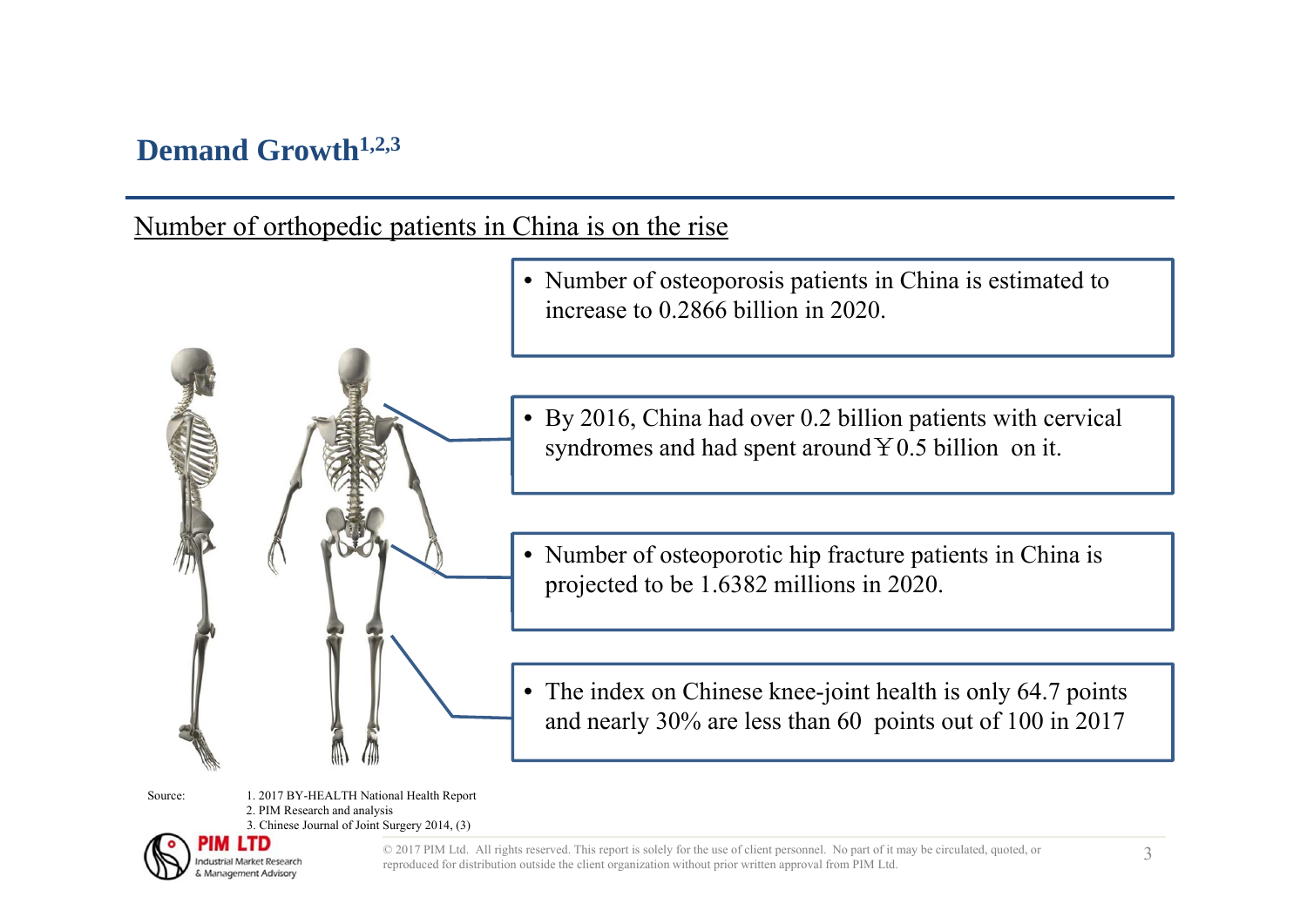## **Government Policies1, 2**

#### • **13th Five-Year Science and Technology Innovation Planning**

- At present, the research and application should also focus on bone-like implants and implant devices aspect
- In the aspect of strategic layout, the new generation of implants medical devices, artificial organs tissue engineered medical products and tissue induced biomedical materials should be key development part.
- **Subject plan for the 12th Five-year Plan of the Medical Device Technology Industry**
	- Orthopedics implants products, are listed as national key products development
	- Beef up the spread and application of high-and-mid-end and main popular medical device, intravascular stent and artificial joint that depends on importing

#### • **The 13th Five-Year Plan**

– High performance medical devices, like high-value medical consumables and diagnostic imaging equipment will be the focus of policy support in the future

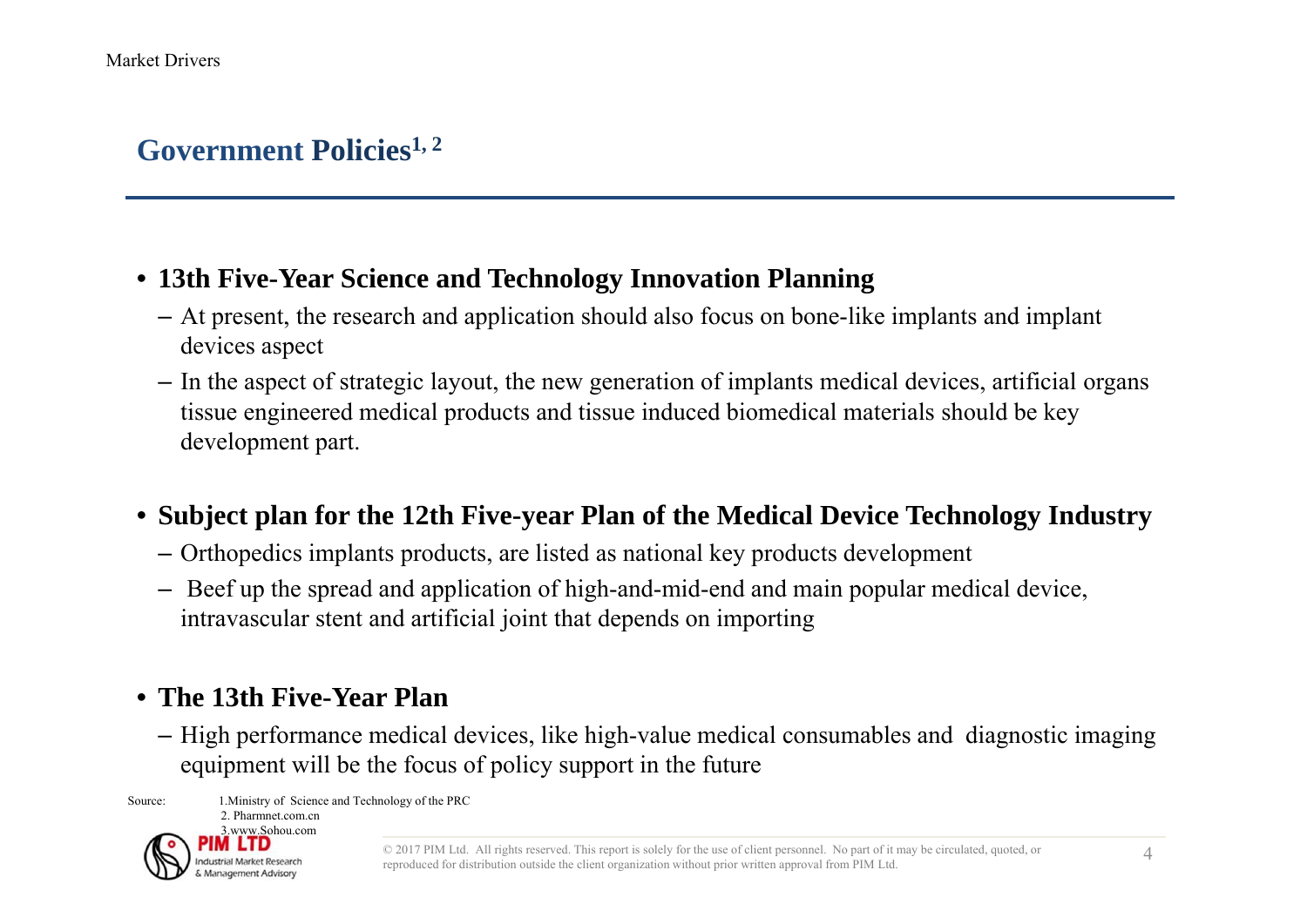#### **Market Shares on Orthopedics Implants Medical Devices1,2**



Trauma Implants Market ■ Spinal Implants Market

- • In overall market, the China Orthopedics Implants Medical Devices keep increasing and is estimated to be ¥31.1 billions in 2019
- • Every specific orthopedics implants medical devices market is witnessing the increasing situation
- • Trauma Implants Market is always the largest market section from the year 2010 to 2019E
- • The Joint Implants Market grows quicker than the others (Average grow rate of it is more than 20%)



2.www.chyxx.com

3. \* Others= Sports Medicine + Neurosurgery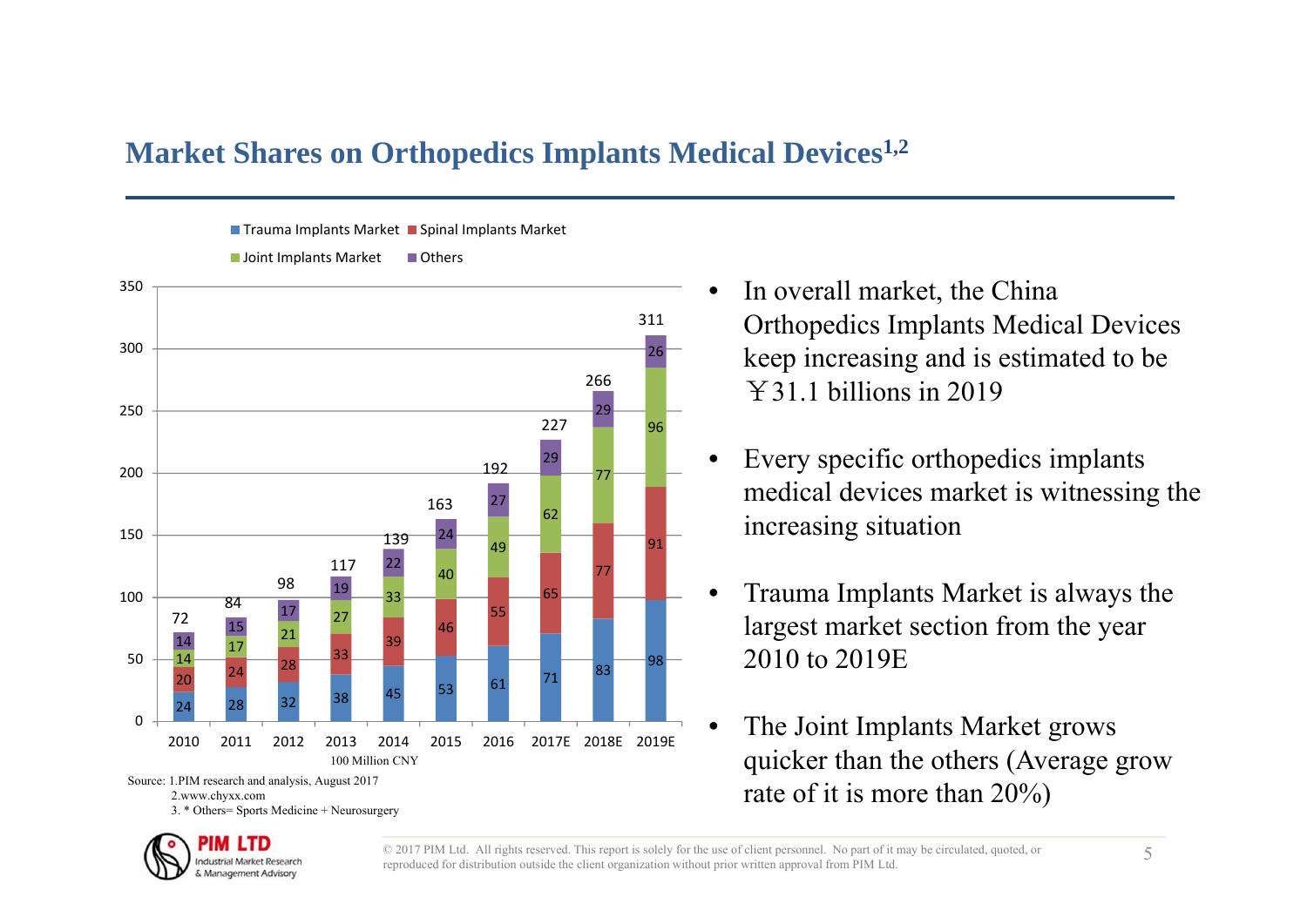### **Leading Brands1,2**

& Management Advisory

**Worldwide Orthopedics Sales, Market Share & Sales Growth of Leading Brands (2015~2022E)\* :** 

**J&J and Zimmer Biomet are the leading companies in Orthopedics in 2022 with Zimmer Biomet set to experience strong growth**